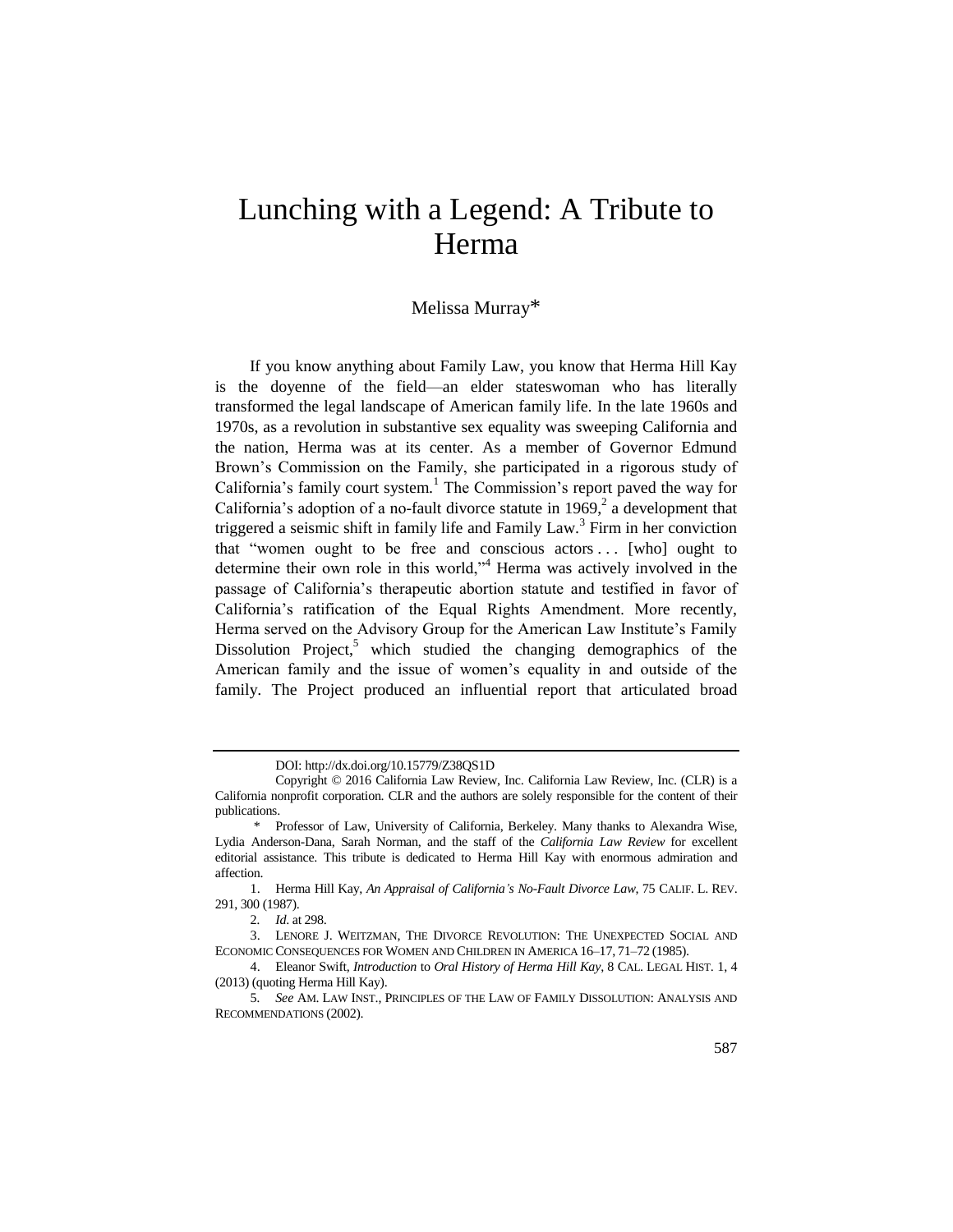principles for ensuring gender equality and fairness throughout the process of family dissolution.<sup>6</sup>

Nine years ago, when I entered the entry-level teaching market looking for a job as a law professor, Herma's slate of impressive achievements was well known—especially among those of us who studied Family Law. Almost every casebook in the field excerpted her articles. Any discussion of no-fault divorce mentioned her work on the California Governor's Commission. She was—and still is—synonymous with Family Law.

So imagine my utter terror when I learned not only that Berkeley Law had invited me to interview for a job but that Herma Hill Kay, Berkeley's resident Family Law expert, was "very interested in talking to [me]." For days, I parsed the meaning of the appointments chair's message. Did "interested" mean she liked my work? Or did it signal something more ominous? Either way, I boarded that plane to California in a cold sweat, dreading the moment when I would come face to face with Family Law royalty.

Our first audience began inauspiciously. I perched awkwardly on a chair in her office, trying hard not to stare at the photos and newspaper clippings that dotted the wall and shelves. There was Herma, resplendent in navy blue and gold, the first female dean of Berkeley Law (and, indeed, any elite law school). A framed certificate honored Herma's service as the President of the Association of American Law Schools. On an adjacent shelf was the American Bar Association's Margaret Brent Award, honoring Herma's work advancing women's rights and professional progress. A photo showed Herma and Justice Ruth Bader Ginsburg, heads together, editing their seminal Sex Discrimination casebook. A framed newspaper article featured a photo of Herma throwing out the first ball at an Oakland A's game with perfect form. (Her pitch easily made it over the plate. Well, of course it did.) More curiously, there was a photo of Herma piloting a single engine plane. What?

I tried hard to pay attention, but I was dazzled. Everywhere I looked, I came face to face with Herma's status as a living legend. Herma, however, was focused on the business at hand—critiquing my paper. In that hour-long interview, she volleyed questions—hard questions—and I did my best to keep up, whilst stealing glances at all of the Herma-bilia surrounding me. (Was that Herma with Susan Sontag?)

At the end of the day, as I was being spirited back to the airport to catch my return flight to New York, I ran into Herma. We shook hands again and she smiled, "I enjoyed the paper and your talk. I like what you're doing." I do not remember what I stammered back, but I know my heart was leaping out of my chest. I smiled the whole way home—and it was a red eye flight and I had a middle seat.

6*. See id*.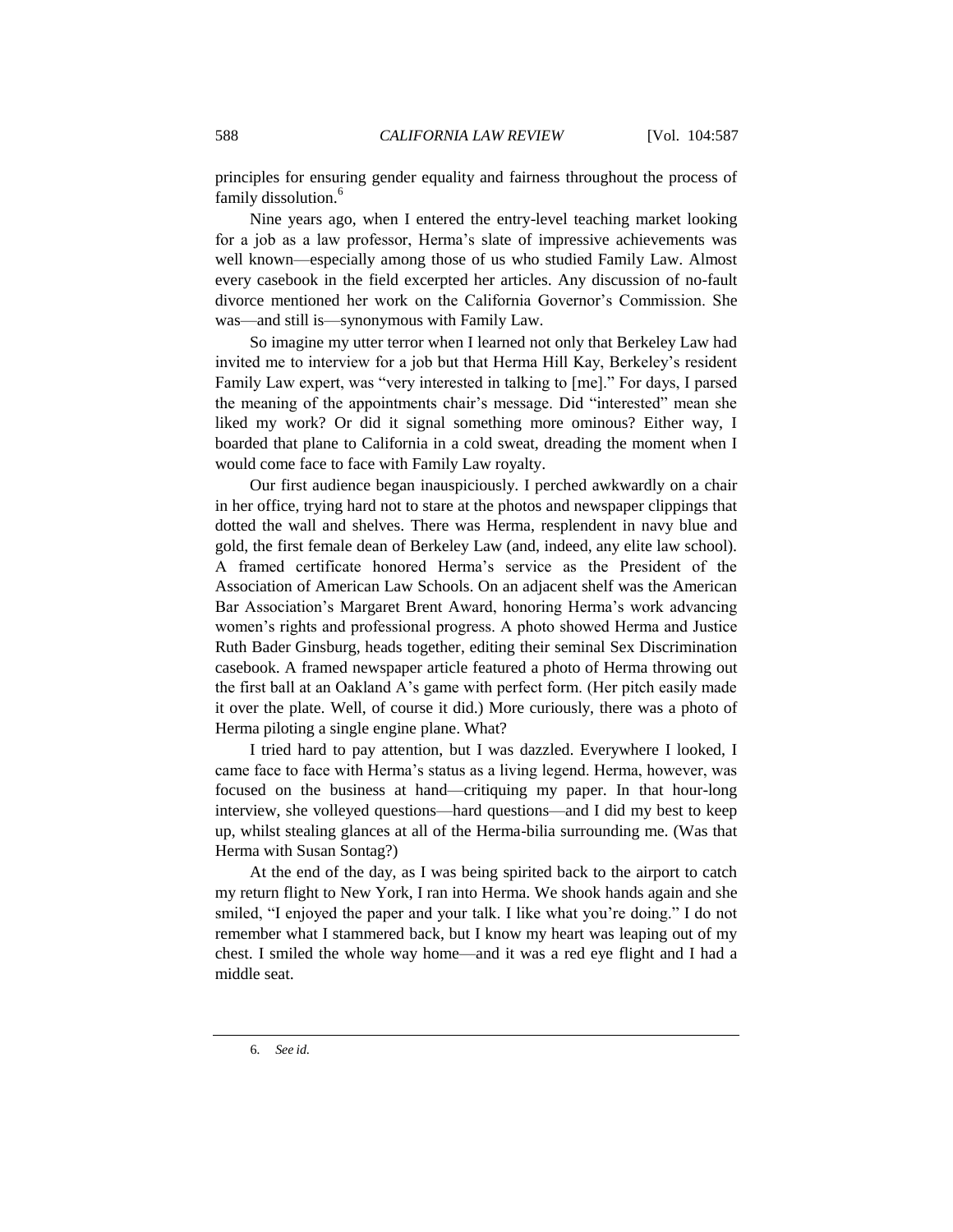Since joining the Boalt faculty, I have had the opportunity to admire Herma up close, as a colleague. And indeed, it has been my sincere pleasure to be Herma's colleague for the last nine years. I have benefited from Herma's graciousness and generosity more times than I can count. She has read every paper that I have written, attended my classes, and provided helpful criticism and more often, calm assurances that everything would work out in the end.

More importantly, on my first day in the building, Herma made me a promise that underscored her commitment to my professional success. As I chattered to her over lunch at the Women's Faculty Club, she interrupted me to make an announcement. "Melissa," she announced solemnly between sips of water, "I just want you to know that I will not retire until you get tenure." She paused, weighing her words carefully, "But please, don't take too long going about it!"

I was flummoxed. It was my first day on the job as a professor. I had just begun my professional journey toward tenure and could not even conceive of its completion, and here was Herma committing to stay the course with me—to steer me through whatever turbulent shoals I might encounter and get me safely to the other side. I was so overwhelmed that I probably teared up, or did something equally embarrassing. But if I did, Herma was gracious enough to ignore my outsized show of emotion.

I have so often been on the receiving end of Herma's kindness that it is easy to forget that I am not the only beneficiary of her friendship and care. From coast to coast, the legal academy and the profession are filled with young women and men who Herma has mentored, befriended, and guided over the years. Some of these scholars were former students who, inspired by Herma's example, went on to become first-rate legal scholars in their own right. Others are simply fellow travelers with whom Herma found common cause. In either case, her influence cannot be overstated.

Today, more than fifty years since she began her career, Herma's commitment to Berkeley, its students, the legal academy, and the cause of women's social progress is as robust as ever. At Berkeley, she remains a popular and beloved teacher—her courses on Family Law, California Marital Property, and Conflict of Laws are staples of our curriculum. In recent years, she has encouraged her students in these classes to use their training in new and innovative ways. For example, three years ago, a group of Berkeley Law students founded the Family Violence Appellate Project to offer support to battered women pursuing legal claims in the appellate courts. Herma was among the group's most stalwart supporters. And she continues to be a firstrate colleague and friend. When my colleague Kristin Luker and I thought that we might coauthor the first law school casebook on Reproductive Rights and Justice, Herma was the first person we told. Not only did she offer us encouragement, she put us in touch with the academic press that eventually published the project.